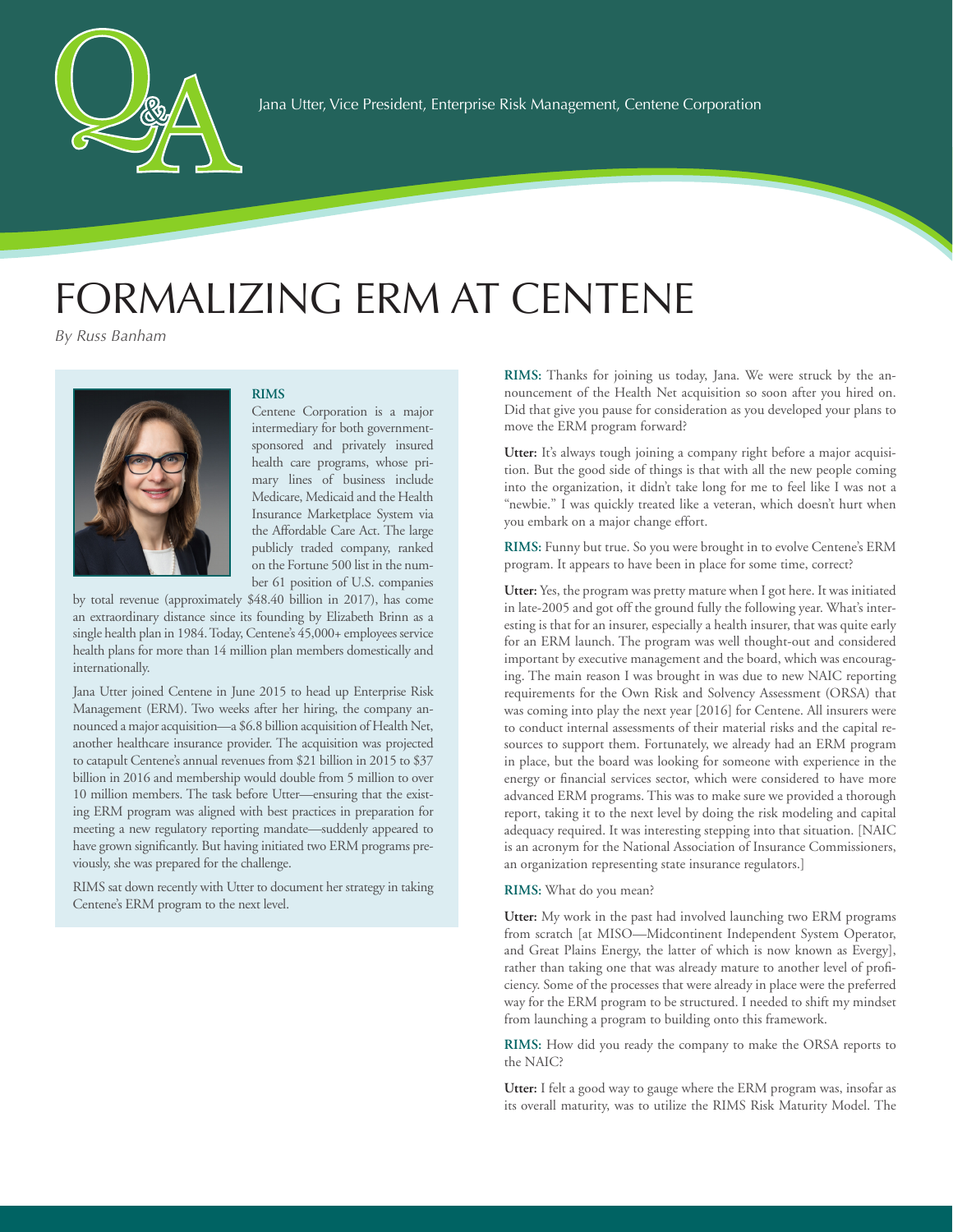model helps risk managers measure the alignment of an organization's risk management against ERM best practices, ultimately producing a maturity score and specific actions to take. The NAIC's Financial Condition Examiner's Handbook actually had used the RIMS Risk Maturity Model as the basis for financial examiners to gauge the maturity of ERM programs. So this was a great first start.

**RIMS:** Did it turn out to be the right approach?

**Utter:** It did. I had asked several people to participate in taking the assessment, including the executive vice president I reported to, the vice president of internal audit, and the person who had been doing ERM here the previous two years. I was able to get a good overview from everyone on the maturity level of our ERM program. Based on what I learned, I concluded that we needed to charter our risk management oversight committee, which was meeting on a quarterly basis but had not been chartered. I also realized we needed to formalize a statement on our risk appetite. Once these elements were documented, we would be more fully prepared for the ORSA.

**RIMS:** Did the acquisition of Health Net affect the preparations for the filing?

**Utter:** Although the acquisition was announced in early July, a month after I arrived, it didn't close until March of 2016. Consequently, my focus was on the reporting requirements—to hit the ground running by assessing the maturity level of our ERM program and advancing our quantitative risk analysis to support a capital adequacy calculation for the filing. I was fully engaged in these preparations, as it was the number one priority from an ERM standpoint.

**RIMS:** Acquisitions do seem to be part of the company's strategic growth. We discovered three additional acquisitions by Centene in just the past year and one-half—Fidelis Care, Community Medical Group and MHM. Do these transactions complicate your work leading ERM?

**Utter:** Our mantra for acquisitions is to maintain a local presence and local approach. We tend to let the companies we acquire operate as independent companies within Centene. Typically, the entities also keep their names. However, we consolidate back office functions like finance, HR, compliance, claims processing, and ERM. To answer your question, since we have a long-standing and well-defined ERM program fully supported by the board and executive management, it makes it easier to bring acquisitions into this framework.

**RIMS:** What is largely different today in ERM from when you joined the company?

**Utter:** Let's see. Well, we already had a GRC [governance, risk management, compliance] system in place when I got here; the risks were documented and there was good tracking and reporting of all the business unit risks and corporate unit risks. We had a risk oversight committee and made quarterly reports to the board and management and did an annual

risk assessment. What changed was our response to the need to formally report what we were doing to the NAIC. That required a description of the ERM program from the top down and the bottom up. We also needed to describe our risk assessment and risk management culture and our governance—documenting how we were assessing, mitigating, managing and reporting risks. That whole process highlighted strengths of the program as well as a few opportunities to enhance our program.

**RIMS:** Can you elaborate on a few?

**Utter:** For one thing we're always looking to add other elements to the ERM program from a documentation standpoint. An example is metrics. Everybody here has metrics and track them on a plethora of dashboards created by the different departments. We decided two years ago to ask the business units and corporate functional areas for information on the key metrics they were using to monitor particular risks. This became part of our reporting documentation. This past year we did something else, focusing on identifying the true risk owners. We had risk owners, of course, but they tended to be the business leaders, which made sense. However, the head of HR may own the HR risks, but who is the `go to' person managing each risk on a day-to-day basis. While the HR leader is the accountable party, the other individual is the responsible party and serves as a good contact for the ERM team to reach out to for more information about the risk.

**RIMS:** You're engaged in what appears to be an ongoing journey toward continuous improvements in ERM—is that a fair assessment of your mandate?

**Utter:** I would say that we're looking each year to do what we can to make ERM more efficient, yes. And since the company is constantly evolving, we must evolve along with it. When I started, we were listed in the Fortune 500 in 251st (2014) place and last year (2017) we were at 61. We've had explosive growth in the time I've been here, but that has been the story of Centene since the beginning.

**RIMS:** Has the company's recent growth required new initiatives within ERM?

**Utter:** One big initiative, as a matter of fact, involves our GRC system. We have been going down the RSA Archer path to integrate and manage our GRC functions, all of which are subject to various rules, regulations, contractual requirements or standards [RSA Archer is a provider of a GRC platform]. Both Archer and Gartner were beginning to change the terminology from GRC to integrated risk management, which is really what those GRC systems are doing on a `lines of defense' basis. There are three lines of defense for GRC: The first line of defense is operations management, the second line is the risk management and compliance functions, and the third line is internal audit. I've been fortunate since coming here in that corporate compliance, security, risk management, third party risk management and ERM all report up through the same senior vice president. We already operated as a unit, if you will. Other companies often have the functions split and have to deal with two or more executive lead-